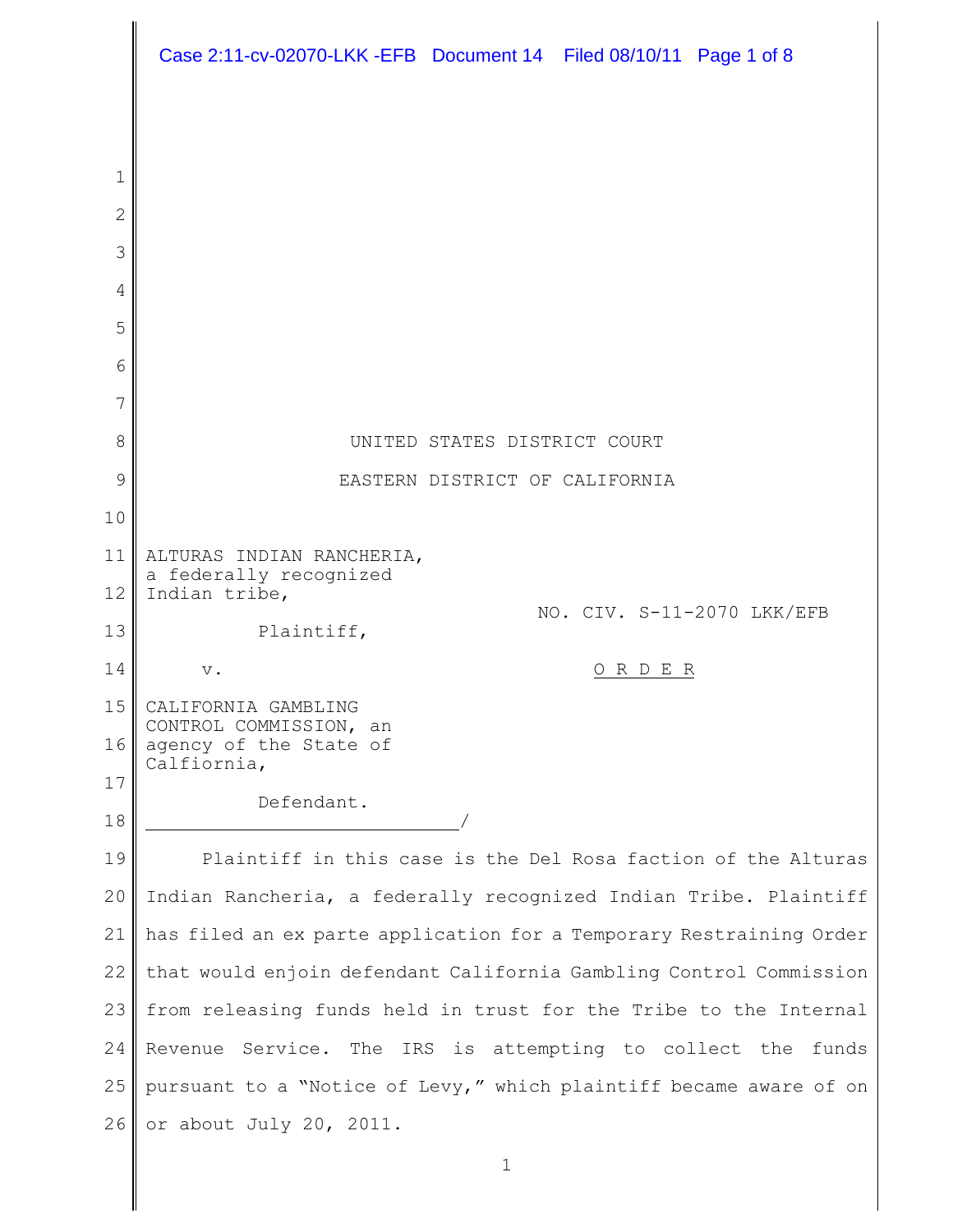1

## **I. BACKGROUND**

2 3 4 5 6 7 8 9 10 11 12 13 On August 1, 2011, Plaintiff, the Del Rosa Faction of the Alturas Indian Rancheria filed suit against the California Gambling Control Commission ("CGCC") in Sacramento County Superior Court. See Notice of Removal, ECF No. 1. The complaint, which seeks declaratory and injunctive relief, alleges that plaintiff is entitled to monetary distributions from California's Revenue Sharing Trust Fund ("RSTF"). Pursuant to state law, those funds are distributed quarterly to participating tribes through the CGCC, as trustee. According to plaintiff, "at the beginning of 2010, the CGCC determined that a leadership dispute within the Tribe required the Commission to withhold RSTF distributions pending resolution of the dispute."<sup>1</sup>

14 15 16 17 18 19 20 21 On or about July 20, 2011, plaintiff became aware that the IRS had contacted the CGCC seeking levies against the Tribe's RSTF funds.<sup>2</sup> At a meeting held on July 28, 2011, the CGCC voted to recognize the levies and to allow the IRS to execute the levies. Plaintiff claims that the Tribe has no knowledge of what the levies correspond to, and requested time from the CGCC for the Tribe investigate the matter directly with the IRS. Plaintiff alleges that the CGCC's conduct constitutes breach of a tribal-state

22

23

 $1$  That leadership dispute is also at the center of a related action filed in this court, Alturas v. Salazar, 10-1997.

<sup>25</sup> 26  $2$  In a letter from the CGCC to the IRS, CGCC indicated that it believed that the levies were related to unpaid employment taxes. See July 19, 2011 Letter from Tina Littleton to Fara Mills, ECF No. 9-2 at 99.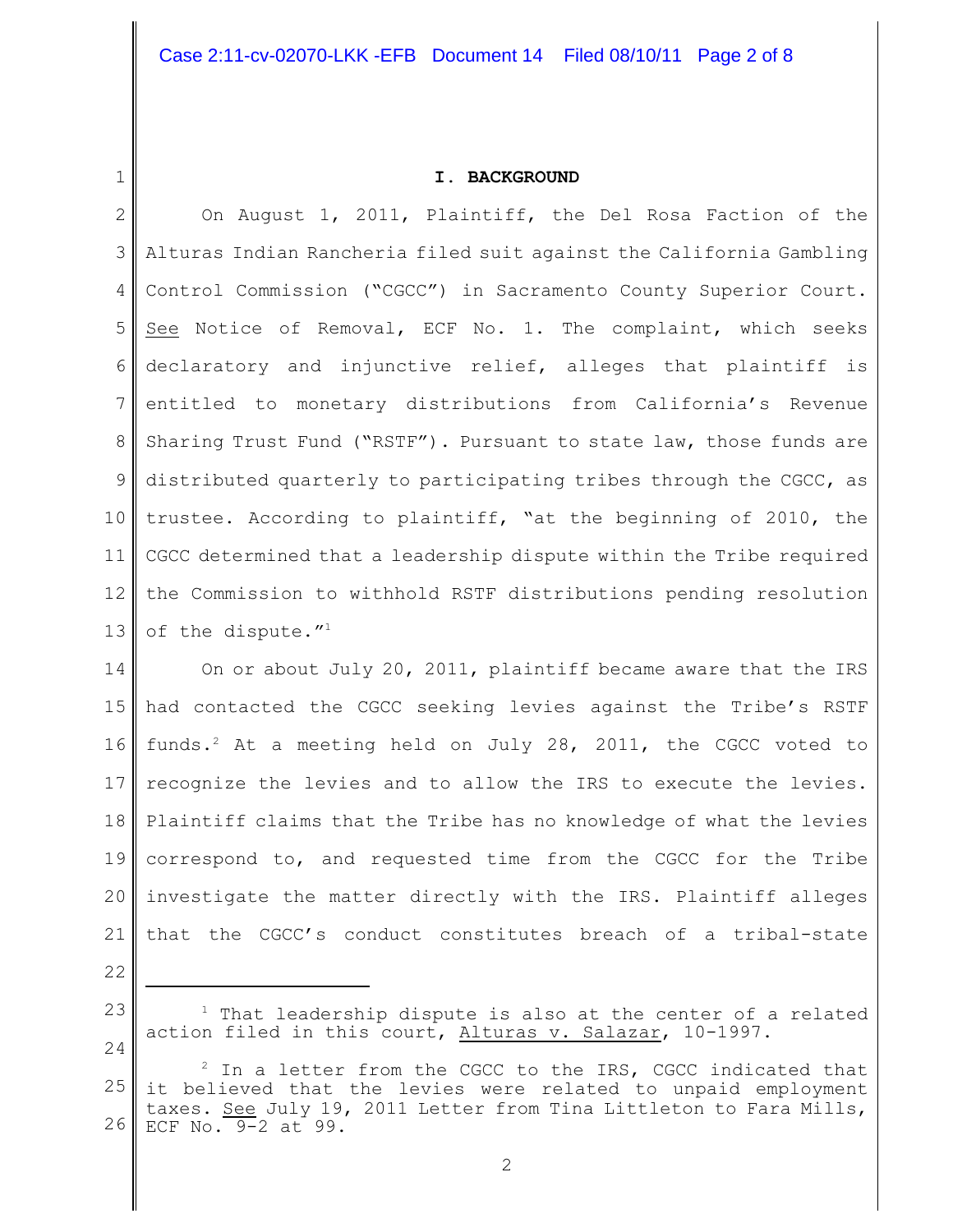1 compact, and breach of the covenant of good faith and fair dealing.

2 3 4 5 On August 1, 2011, plaintiff filed an application for a Temporary Restraining order in state court, which was set for hearing on August 4, 2011. On August 3, 2011, defendant CGCC removed this action to federal court.

6 7 8 9 10 11 12 13 14 Plaintiff's counsel was informed, by a letter dated August 5, 2011, that the CGCC would be processing and releasing a check to the IRS as soon as it became available. St. Germain Decl. ¶ 7, ECF No. 9-1. In a telephone conversation on August 8, 2011, plaintiff's counsel was again informed by Deputy Attorney General Neil Houston that the CGCC would process and release the check. Plaintiff has not stated the date on which the check will be processed, but has indicated that "the release of funds is imminent." TRO Checklist, ECF No. 9-5.

15 16 17 Plaintiff informed defense counsel by voicemail on August 9, 2011 that plaintiff would be filing for a Temporary Restraining Order in this court. St. Germain Decl. 112.

18 19 **II. STANDARD OF REVIEW FOR FED. R. CIV. P. 65 MOTION FOR A TEMPORARY RESTRAINING ORDER**

20 21 22 23 24 25 26 Fed. R. Civ. P. 65 provides authority to issue either preliminary injunctions or temporary restraining orders. The requirements for a temporary restraining order are largely the same as for a preliminary injunction. Stuhlbarg Int'l Sales Co. v. John D. Brush & Co., 240 F.3d 832, 839 (9th Cir. 2001); see also Wright and Miller, 11A Fed. Prac. & Proc. Civ. § 2951 (2d ed.). A preliminary injunction is an "extraordinary remedy."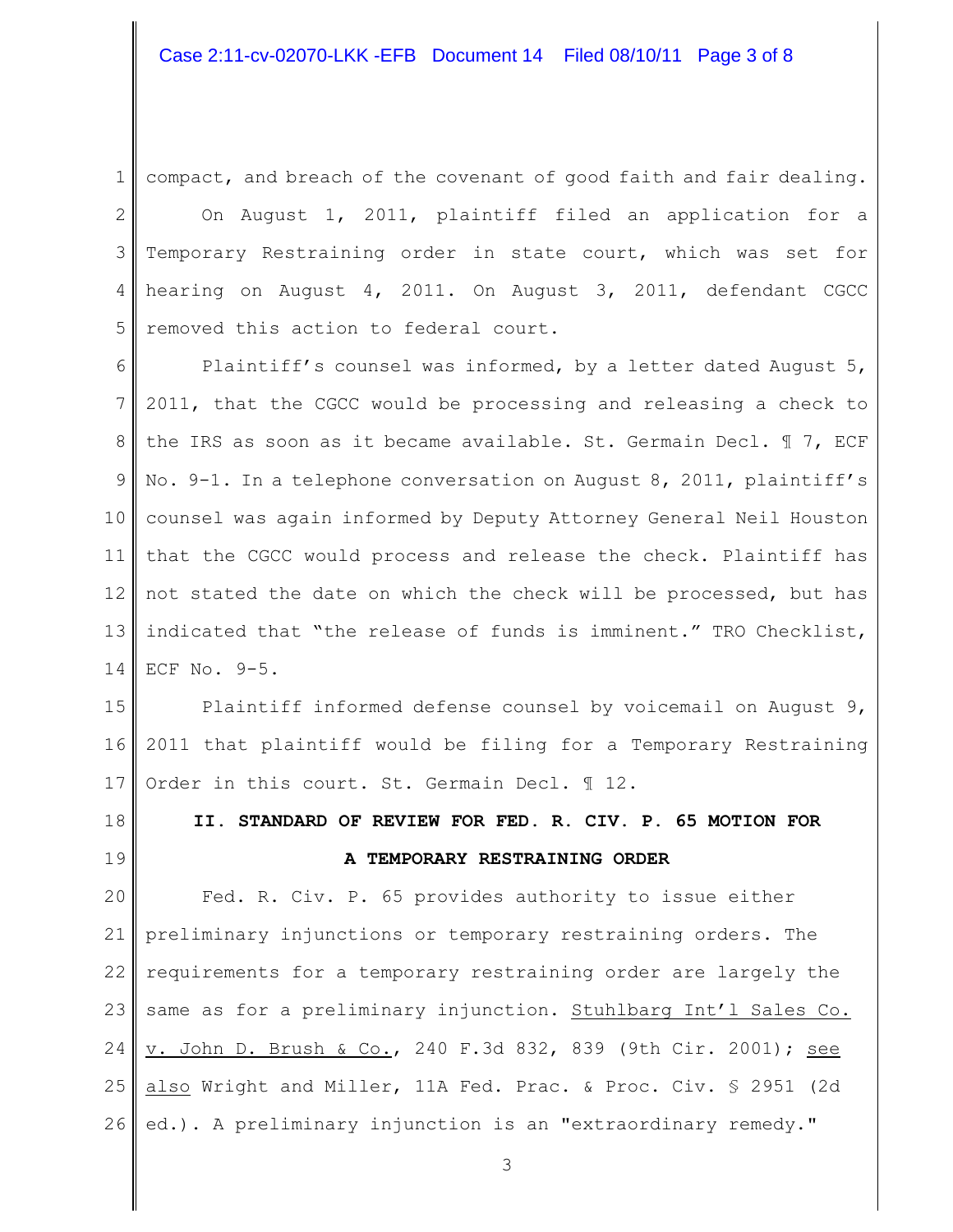# Case 2:11-cv-02070-LKK -EFB Document 14 Filed 08/10/11 Page 4 of 8

1 2 3 4 5 6 7 8 9 10 11 12 13 14 15 Winter v. Natural Resources Defense Council, Inc., 555 U.S. 7, 22 (2008) (internal citation omitted). When a court considers whether to grant a motion for a preliminary injunction, it balances "the competing claims of injury,  $\ldots$  the effect on each party of the granting or withholding of the requested relief, . . . the public consequences in employing the extraordinary remedy of injunction," and plaintiff's likelihood of success. Id. at 20, 24 (quoting Amoco Prod. Co. v. Gambell, 480 U.S. 531, 542 (1987); Weinberger v. Romero-Barcelo, 456 U.S. 305, 312 (1982). In order to succeed on a motion for a preliminary injunction, the plaintiff must establish that "he is likely to succeed on the merits, that he is likely to suffer irreparable harm in the absence of preliminary relief, that the balance of equities tips in his favor, and that an injunction is in the public interest." Winter, 555 U.S. at 20.

16 17 18 19 20 21 22 23 24 25 26 Courts apply a more stringent standard where an adverse party has not received notice of a motion for a TRO. Specifically, courts may only "issue a temporary restraining order without written or oral notice to the adverse party or its attorney if: [¶] (A) specific facts in an affidavit or a verified complaint clearly show that immediate and irreparable injury, loss, or damage will result to the movant before the adverse party can be heard in opposition; and [¶] (B) the movant's attorney certifies in writing any efforts made to give notice and the reasons why it should not be required." Fed. R. Civ. P. 65(b)(1).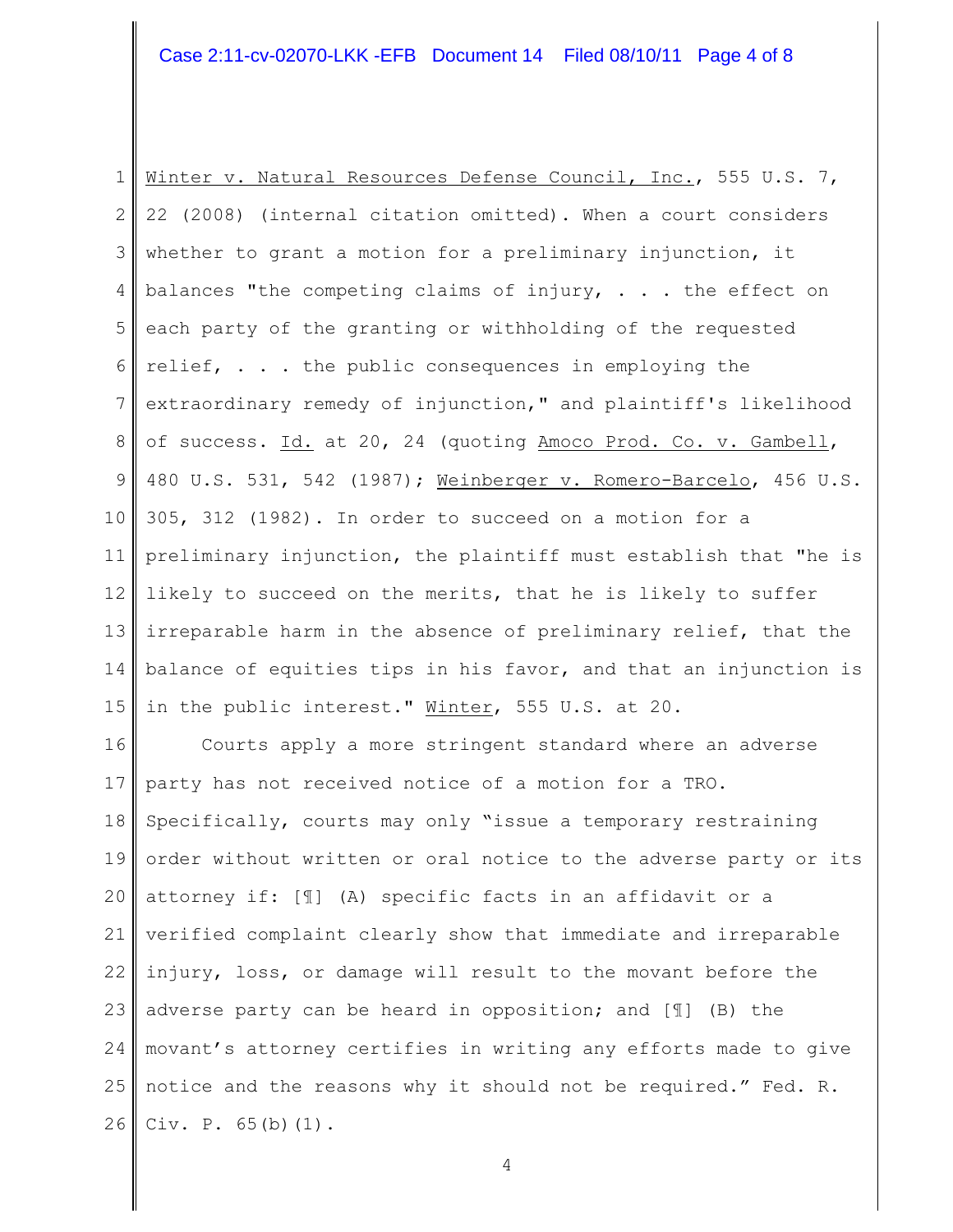### **III. ANALYSIS**

#### 2 **i. Likelihood of success on the merits**

3 4 5 6 7 8 9 10 Plaintiff claims that it is likely to succeed on the merits of its breach of contract claim because the defendant has no discretion under the contract "with respect to the use or disbursement of funds. Its sole authority shall be to serve as a depository of the trust funds and to disburse them on a quarterly basis to Non-Compact<sup>3</sup> Tribes." Tribal-State Compact between the State of California and the Alturas Rancheria § 4.3.2.1(b), Ex. B to Del Rosa Decl., ECF No. 9-2.

11 12 13 14 Upon a plain reading of the Tribal-State Compact, the court concludes that plaintiff has a likelihood of success on the merits, warranting a Temporary Restraining Order on the release of the funds to the IRS.

#### 15 **ii. Irreparable injury**

16 17 18 19 20 21 22 23 Plaintiff alleges that it will be irreparably injured if the IRS is allowed to execute its levies against the Tribe's RSTF funds without a proper finding regarding the origination of the Tribes alleged tax liability. Plaintiff relies on RSTF revenue, and would be without recourse if it is later found that the tax liabilities underlying the levies are not the result of a tribal enterprise. Plaintiff also alleges that the release of funds held in trust for the Tribe by the CGCC, to the IRS,

24

<sup>25</sup> 26  $3$  Plaintiff is considered a "Non-Compact Tribe" because its casino operates fewer than 350 devices. Pl.'s Ex Parte Application for a TRO 2.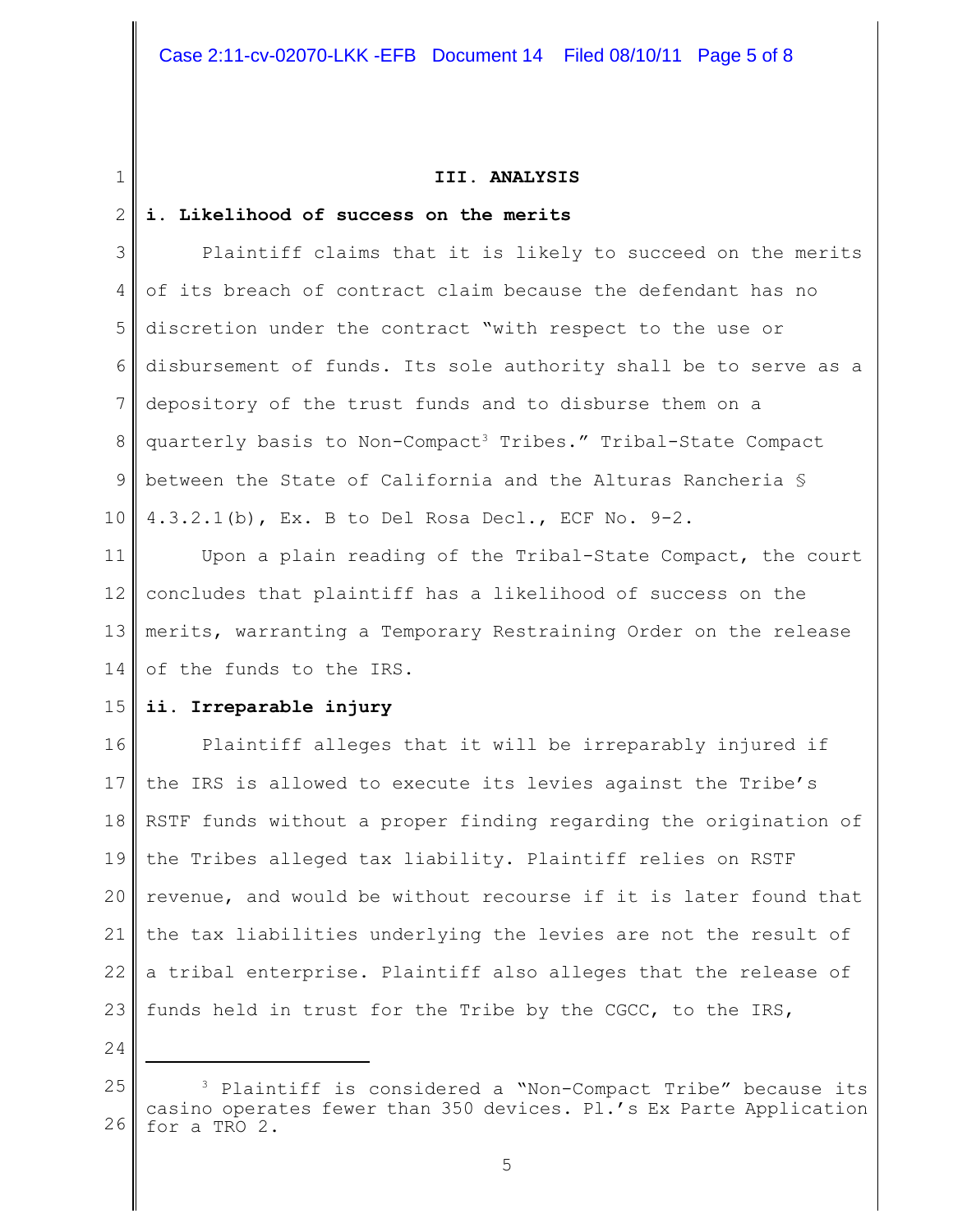1 2 3 4 5 6 interferes with the Tribe's government-to-government relationship with the United States, a hallmark of the Tribe's sovereignty. The release of funds by the CGCC amounts to "unilaterally remov[ing] the Tribe from the decision-making process, causing great harm to the Tribe and its relations with the United States." Pl.'s Ex Parte Application for a TRO 5.

7 8 9 10 11 12 13 14 15 Although plaintiff has not told the court the specific date on which the funds will be released, plaintiff has satisfied the court that the release of funds is imminent. On August 5, 2011, plaintiff received a letter from defendant that the check would be processed "as soon as it became available." St. Germain Decl. ¶ 7. Plaintiff's counsel Richard Armstrong was informed by CGCC's general counsel that the funds would be released within "between a few days and a few weeks" of July 28, 2011. Armstrong Decl. ¶ 9.

16 17 The court finds that plaintiff will suffer an irreparable injury in the absence of a Temporary Restraining Order.

#### 18 **iii. Balance of equities**

19 20 21 22  $23$ 24 25 26 According to plaintiff, the CGCC voted to allow the IRS to collect the funds without clarifying the nature of the levies, or whether the Tribe was in fact liable for any unpaid taxes. The Tribe requested that the CGCC delay authorization of the release of funds in order to get clarification from the IRS about the tax liability. The court concludes that a delay in the release of funds to the IRS will not cause any undue hardship on the defendant in this case, which is acting as a trustee of the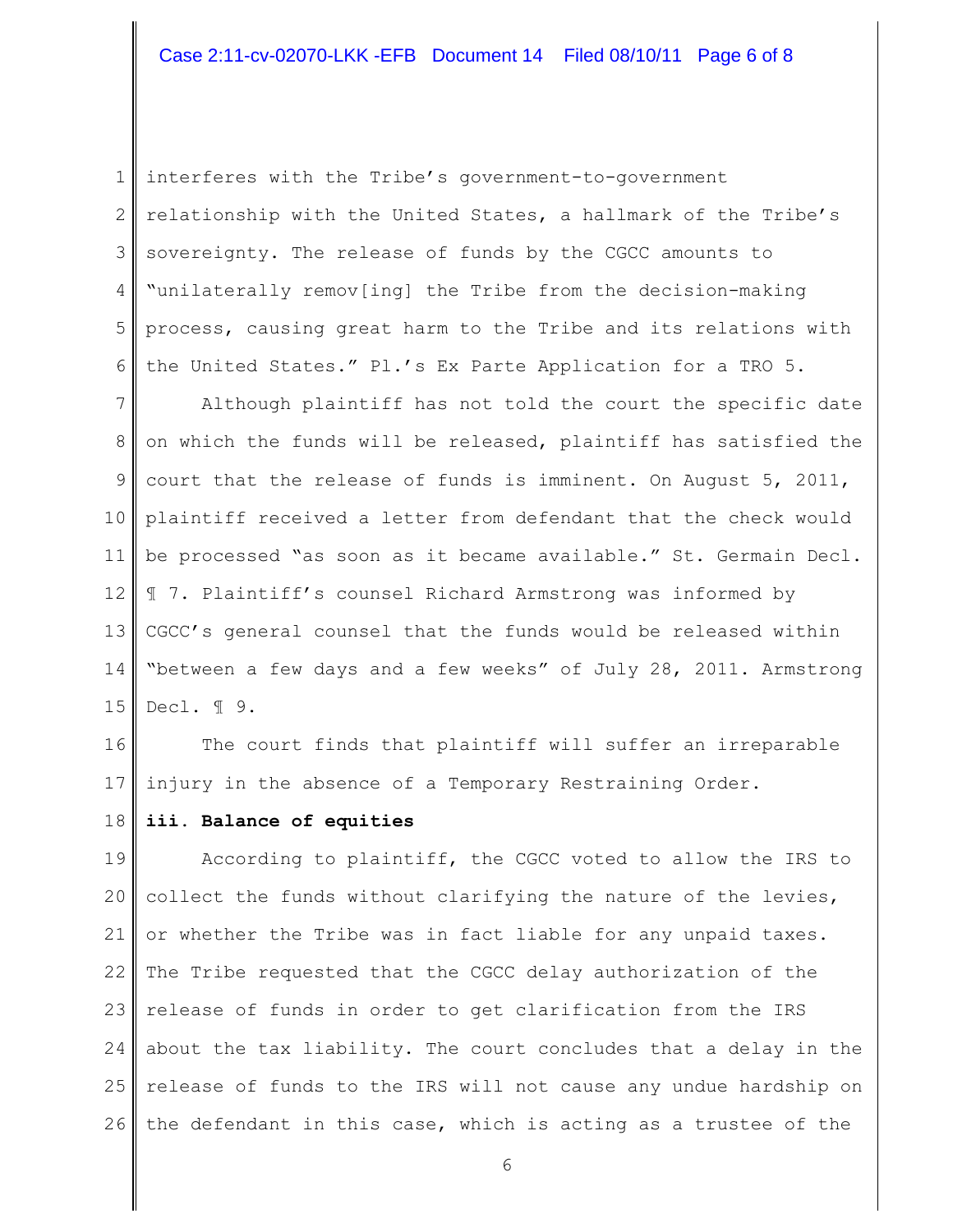1 2 Tribe's RSTF revenue, and the balance of equities tips in favor of plaintiff.

#### 3 **iv. The public interest**

4 5 6 7 8 9 10 11 There is a public interest in the collection, by the IRS, of unpaid taxes. However, the court finds that the public's interest in respecting tribal sovereignty and in honoring the State-Tribal compact outweighs that interest, given that a temporary restraining order will not deprive the IRS of the opportunity to collect any unpaid taxes owed after the expiration of the temporary restraining order or any injunction issued by this court.

12

### **IV. CONCLUSION**

13 14 For the reasons discussed herein, the court ORDERS as follows:

15 16 17 18 19 20 21 22 23 24 25 26 [1] Plaintiff's ex parte application for a temporary restraining order, ECG No. 9 is GRANTED. [2] Defendant, its officers, agents, and employees and attorneys and those persons in active concert with them who receive actual notice of the order by personal service or otherwise are ENJOINED from distributing funds from plaintiff's Revenue Sharing Trust Fund account administered by the CGCC. [3] Defendant may, pursuant to Fed. R. Civ. P. 65(b)(4), move to dissolve or modify this Temporary Restraining Order within two (2) days of the issuance of this order.